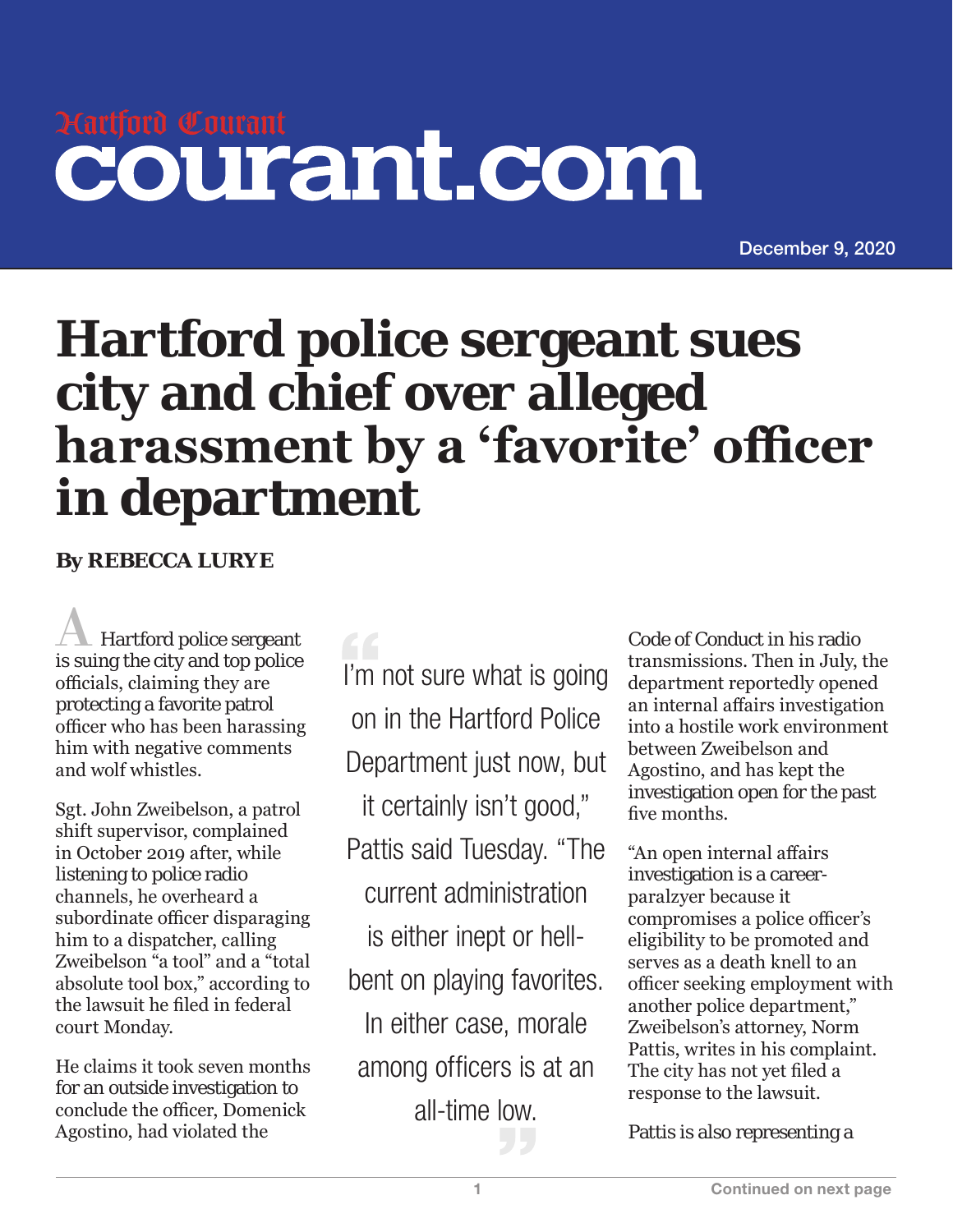## courant.com

## Continued from previous page

lieutenant in a discrimination lawsuit against the department. There are at least four other suits pending against the city brought by current and former officers and, in one case, the Hartford Police Union.

"I'm not sure what is going on in the Hartford Police Department just now, but it certainly isn't good," Pattis said Tuesday. "The current administration is either inept or hell-bent on playing favorites. In either case, morale among officers is at an all-time  $low''$ 

Zweibelson, who has been with the department since 2003, named the city, Police Chief Jason Thody, Assistant Chief Rafael Medina and Deputy Chief Dustin Rendock in his suit.

The harassment began with the conversation Zweibelson heard over the radio last fall, in which Agostino also reportedly told the dispatcher that Zweibelson hadn't responded to some of her attempts to reach the sergeant, according to the lawsuit.

Then, according to the lawsuit, Agostino offered to buy the dispatcher coffee for a month if she would "fleet" the sergeant, or broadcast a message across the department's radio channels that Zweibelson was not responding.

This would serve to embarrass Zweibelson, the lawsuit claims.

The dispatcher, Adele Muraski,

did not fleet him, though she stated that Zweibelson "really is the worst," and she and Agostino continued to denigrate him, according to the lawsuit.

Zweibelson immediately reported the incident to the Hartford Police Dispatch Center and the next day to his squad commander, Lt. Sean Michel, who is the plaintiff in one of the other lawsuits pending against the city.

Zweibelson also filed an official complaint with Michel and Capt. Gabriel Laureano, who listened to the dispatch tape and agreed that Agostino should be disciplined, the lawsuit states.

Human Resources assigned the case an outside attorney, Russell Jaram of JacksonLewis in Hartford, who concluded in May that Agostino had violated the department's code of conduct.

Human Resources then turned the matter over to Hartford police. It's unclear whether Agostino was disciplined.

However, over the next two months, Agostino repeatedly whistled "in a cat-calling manner" at Zweibelson whenever the sergeant walked by, made derogatory comments to him and ignored Zweibelson's orders to wear a face mask, the lawsuit states.

On July 14, another sergeant also spoke with Zweibelson about not wearing his mask

at a roll call. Two days later, Zweibelson was notified that Thody had opened the internal affairs investigation into complaints of a hostile work environment. Zweibelson was ordered to avoid contact with the officer, according to the lawsuit.

In early August, Medina also asked Agostino to wear a mask during a roll call. After, the assistant chief held an informal meeting at which he ordered Zweibelson not to attend any more roll calls with Agostino, despite Michel, the lieutenant, and Laureano, the captain, protesting the order and pointing out that shift supervisors are needed at roll calls, the lawsuit claims.

Zweibelson supervises 10 to 20 officers, and uses roll call to inspect officers' equipment, brief them and address any problems or concerns, the lawsuit states.

Medina "reacted very hostilely to their protestations, and they were forced to enforce his order because he outranked them," the lawsuit states. While Agostino was reassigned to another shift, he consistently worked overtime that overlapped with Zweibelson's shifts, meaning the sergeant could not attend those roll calls.

The lawsuit claims Agostino is treated differently as a "personal favorite" of the police administration.